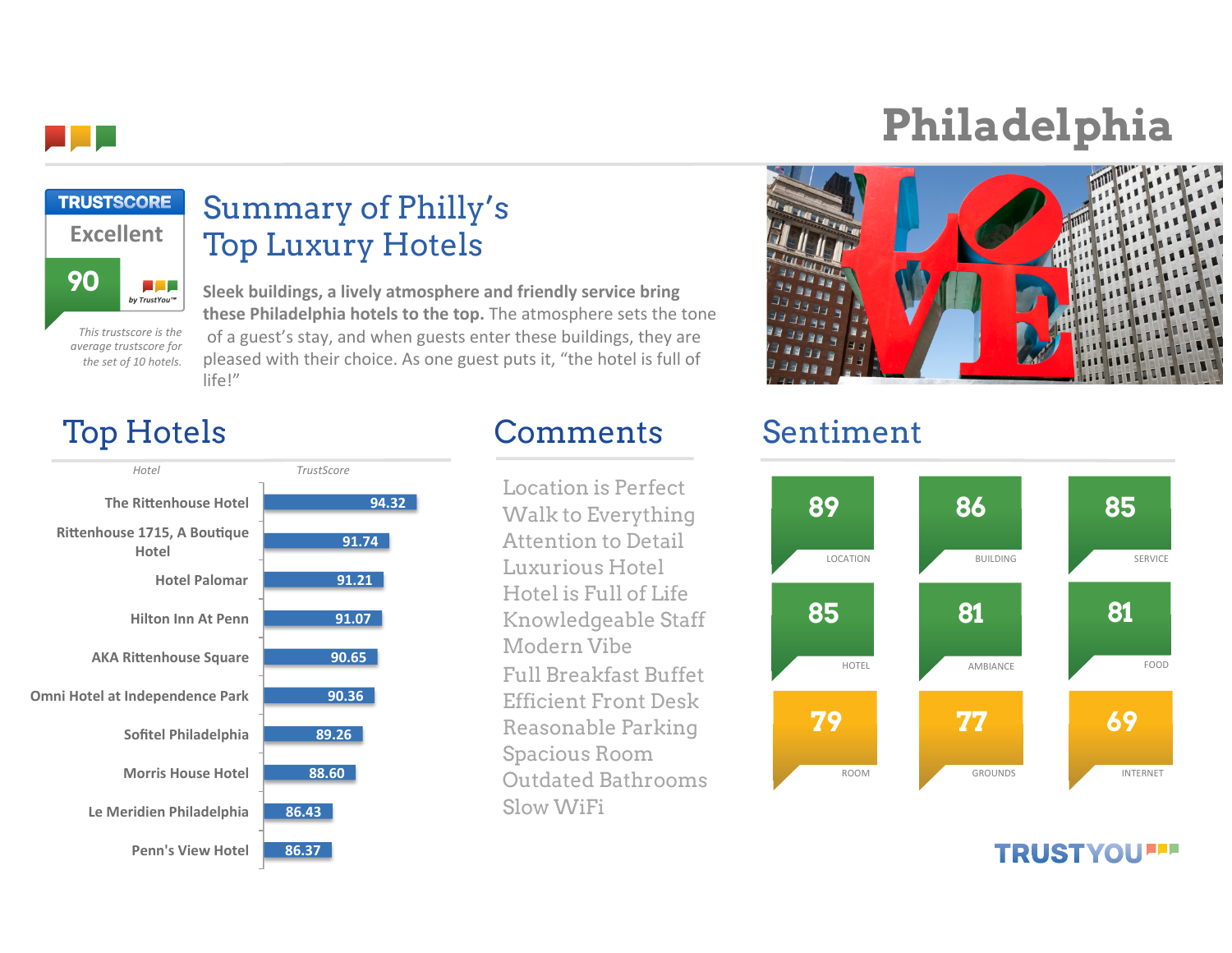

## **Philadelphia**



**This trustscore is the** *average%trustscore%for%* the set of 10 hotels.

### Summary of Philly's Top Mid-Scale/Economy Accommodations

Ambiance, location, and reliability bring these accommodations to the top. Guests know what to expect with these accommodations clean and comfortable places to stay, convenient locations and reasonable pricing.



## Top Accommodations Comments Sentiment



Convenient Location City Living Close to Tourist **Attractions** Large Hotel Clean, Modern Receptive Staff Personal Service Good, Reliable Choice Meets Expectations Reasonable Rate Overrated Food was OK



### **TRUSTYOU''**